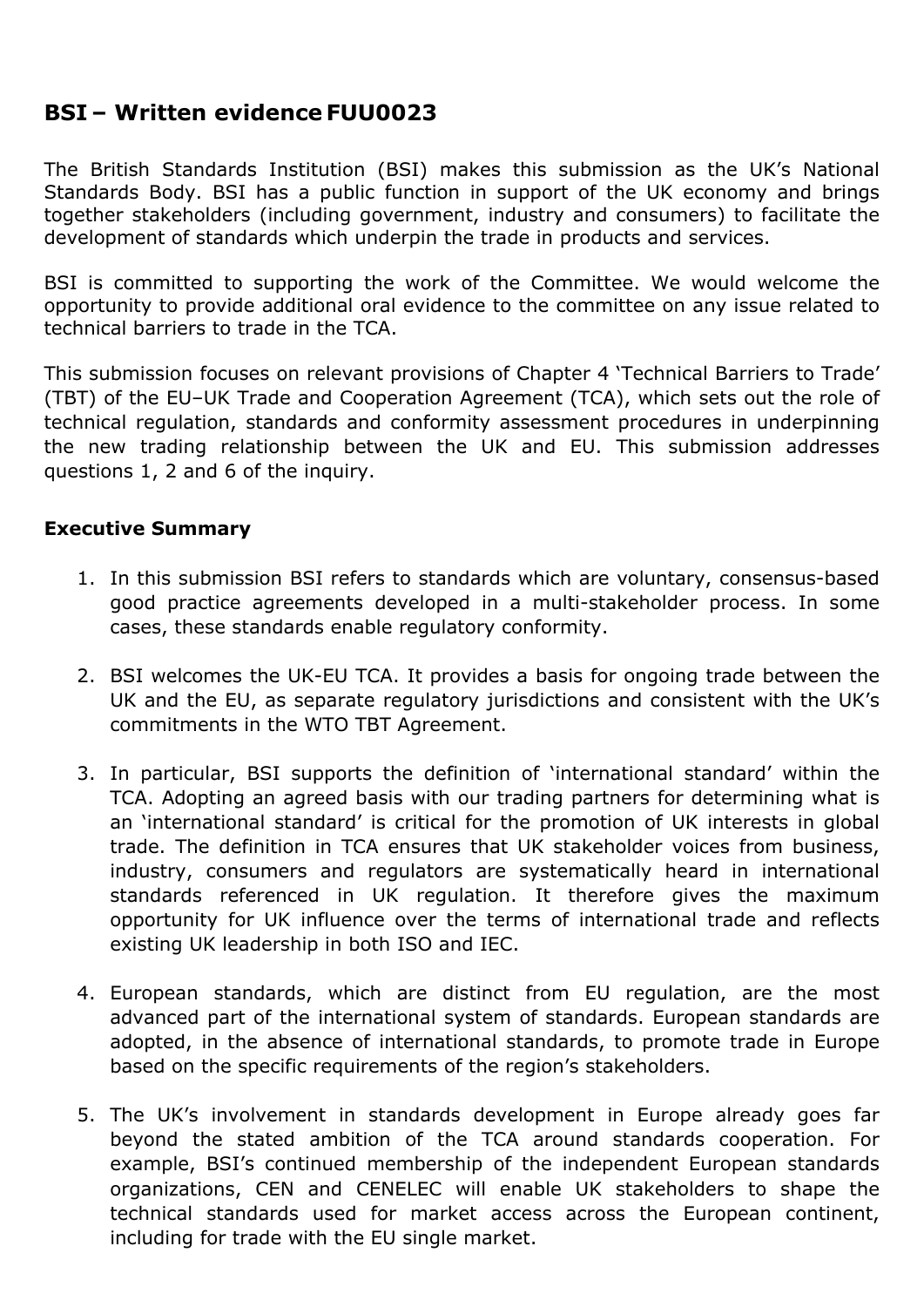- 6. Trade frictions which may arise from the UK's departure from the EU single market are mitigated by the use of the same set of standards in the UK and across Europe, including to support regulatory conformity.
- 7. BSI's role as a leader in developing international and European standards can make an important contribution to supporting government-led cooperation efforts to implement the TCA's TBT chapter through the Trade Specialised Committee on TBT and through other relevant cooperation provisions in the chapter and elsewhere in the TCA.
	- 8. Standards have a key role to play in enabling a pro-innovation autonomous regulatory environment that supports government's domestic policy priorities while meeting the UK's WTO commitments. The UK's leadership in international standards development in ISO and IEC will ensure that the UK is well placed to increase access to global markets.
	- 9. When recognising standards for regulatory conformity in the UK, BSI recommends that UK government designates standards that have received UK stakeholder input through the National Standards Body. This is the most effective way of ensuring that products placed on the market in the UK meet national business and consumer needs. It can also be the basis for reciprocal market access with trading partners as those standards will be adoptions of international standards wherever they meet UK stakeholder needs.
	- 10.BSI supports using the template of the TBT Chapter of the TCA as the basis for other trade agreements. This will help ensure the best possible outcome for the UK as a global trading nation alongside the best possible protection of UK consumers.

# **Introduction**

- 11.BSI is the UK's National Standards Body, incorporated by Royal Charter and responsible independently for preparing British Standards and related documents, and for coordinating the input of UK experts to European and international standards committees.
- 12.BSI is appointed by UK government as the national standards body through a Memorandum of Understanding. This constitutes a public function in support of the UK economy, in which BSI brings together stakeholders (including government, industry and consumers) to facilitate the development of standards which underpin the supply of products and services.
- 13.Within this role, BSI is well placed to provide insight to the government on the role of international standards in future UK trade policy including within trade agreements. BSI works closely with the Department for International Trade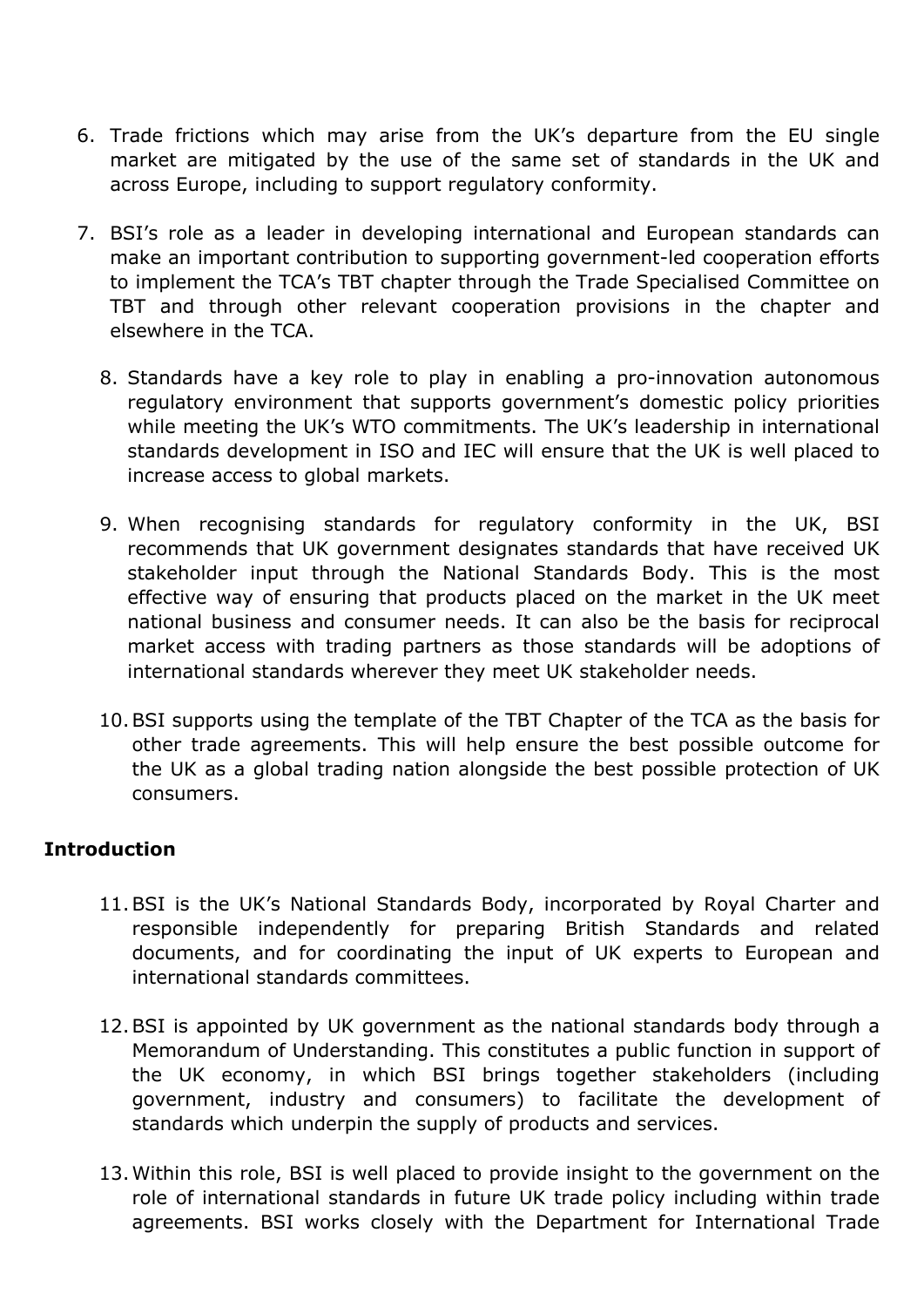and the Department for Business, Energy and the Industrial Strategy to help support policymakers in negotiating standards related provisions in trade agreement chapters related to technical barriers to trade.

14.BSI has a globally recognized reputation for independence, integrity and innovation ensuring standards are useful, relevant and authoritative. BSI represents the UK interest in the development of international standards in ISO and IEC, and regionally via the European Standards Organizations CEN (the European Committee for Standardization) and CENELEC (the European Committee for Electrotechnical Standardization); BSI is a member of ETSI (The European Telecommunications Standards Institute) and provides support to DCMS through their membership of ITU (the International Telecommunication Union).

## **What we mean by 'standards'**

- 15. In this submission we refer to standards within the meaning of the WTO Agreement on Technical Barriers to Trade and as distinct from regulation. Standards are good practice agreements for voluntary use developed through a multi-stakeholder, consensus-based process that involves open public consultation and regular review.
- 16.Standards are developed when there is a defined market need through consultation with stakeholders and a rigorous development process. BSI brings together representatives of all relevant interests in national committees. These committee members represent their constituencies in developing standards and related documents. They include government, business, consumers and other social interests, academic institutions, regulators and trade unions. BSI's robust standards development process requires open and full consultation with all stakeholders to build consensus-based outcomes. This gives standards the legitimacy and degree of market acceptance to be used for public policy purposes.

#### **The role of international standards in trade**

- 17.Standards have significant impact on the ease of market access between trading partners. Where regulation requires national standards that differ or conflict one with another, considerable friction can result adding to the cost of trade between countries.
- 18.The use of globally-agreed standards as a basis for technical regulation lowers technical barriers, reduces production and supply chain costs, builds confidence in business services and enhances consumer trust. International standards can constitute a 'passport to trade' and their use increases the global competitiveness of businesses.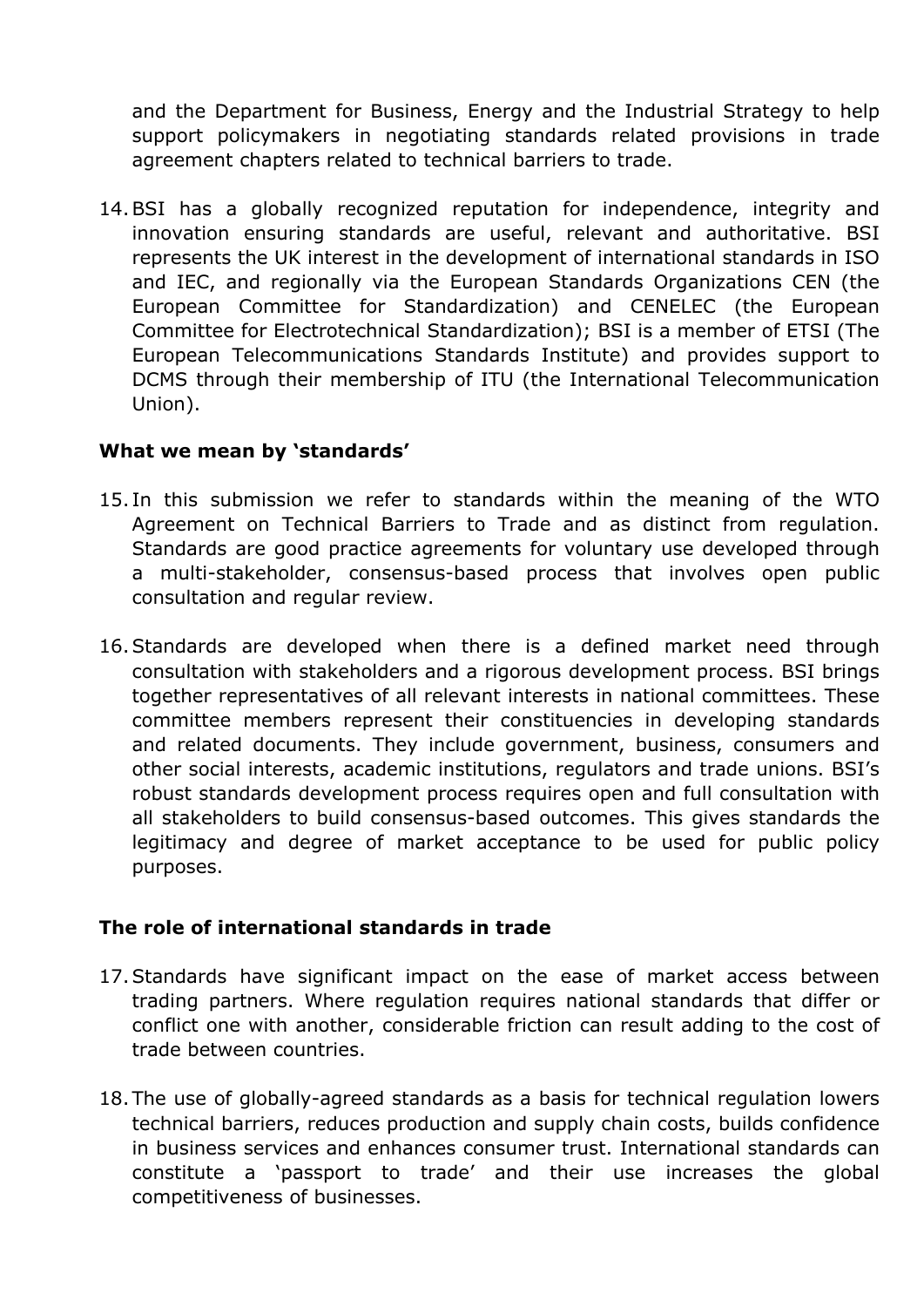- 19.Manufacturing to an international standard that is referenced in national regulation reduces the need for multiple product variants in different markets. This lowers the cost of production and so minimizes trade barriers.
- 20. International standards are a cornerstone of the WTO rules-based system and the TBT Agreement mandates WTO members to make use of them as a basis for technical regulation unless they are ineffective or inappropriate for the fulfilment of the objectives of that regulation.
- 21. International standards are developed within international standardising bodies, primarily the International Organization for Standardization (ISO) and the International Electrotechnical Commission (IEC). These bodies bring together the views of national stakeholders through their representative delegations. The development processes and governance build international consensus and therefore carry the necessary legitimacy to be considered global best practice. ISO and IEC encourage national adoption of international standards to give, as far as possible, one standard for any given aspect of a product or service around the world.
- 22.The UK has significant influence in the development of international standards. In ISO, for example, the UK has more participating experts in technical committees than any other country. In addition to that, BSI has a permanent seat of ISO Council and BSI's Director-General, Standards, Scott Steedman, is currently ISO's Vice President Policy.
- 23.BSI's stakeholders have consistently stated the need to have standards that enable market access globally and support global interoperability and supply chains, while ensuring a high level of consumer protection. For this reason, BSI pursues a policy of developing international standards as a priority to meet those needs. Today around 85% of British Standards have been developed through ISO and IEC or through their regional European equivalents. In many cases, and wherever possible, they are international standards that have then been adopted for the European region.
- 24.The European regional standardization system is the most advanced part of this international system of standards. It is based on a set of rules that require each member to adopt every European standard identically and to withdraw any conflicting national standards. European standards are in principle only developed when there is no international standard available or under preparation.
- 25.The three European standardization organizations, the European Committee for Standardization (CEN), the European Committee for Electrotechnical Standardization (CENELEC) and the European Telecommunications Standards Institute (ETSI) are private, independent bodies. They are not EU institutions or agencies, though a minority of European standards (about 15% of CEN and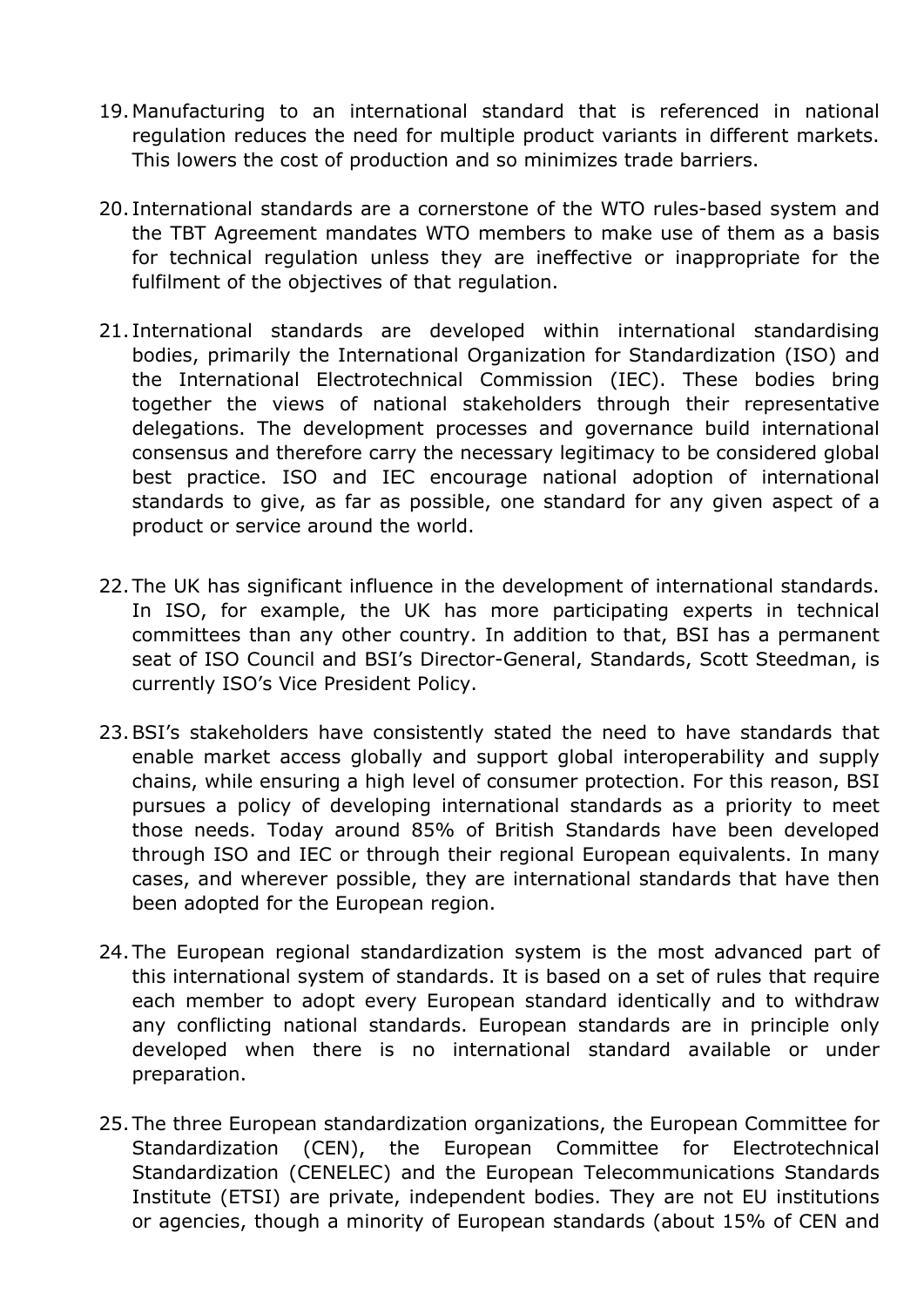CENELEC standards) support regulatory conformity in the EU, as well as in EFTA countries and the UK.

26.Supported by our stakeholders including consumers, business, industry and regulators, BSI has continued, following EU exit, to inform and influence standards developed for markets across the European continent through its ongoing membership of CEN and CENELEC and its status in ETSI. CEN and CENELEC have a broader membership than the EU, both covering 34 countries (EU, EFTA, UK, plus Turkey, North Macedonia and Serbia).

#### **The role of standards in regulation**

- 27.At the end of the EU exit transition period, there were over 3,500 'harmonized' European standards, cited for that purpose in the EU's Official Journal, that support EU and UK regulatory conformity. These standards have been developed through CEN, CENELEC and ETSI processes, including UK stakeholder participation through BSI, over many years for use in support of technical regulation of products manufactured and sold across the EU. This ranges from PPE to toys, machinery and construction products.
- 28. In this regulatory model, legal prescriptions are restricted to high level, performance-based 'essential' requirements (e.g. 'toys shall not pose a risk of strangulation'). Standards provide a convenient means of compliance with those requirements. Standards are referenced in an official governmental publication, meaning that a product that meets the standards is presumed to conform to the relevant parts of the regulation.
- 29.As the use of the standard remains voluntary, a manufacturer can opt to demonstrate conformity with regulation in other ways. An advantage of this system is that the regulator has the assurance that standards developed for the purposes of regulatory conformity have been through a rigorous process of stakeholder involvement to ensure they reflect the needs of all concerned parties.
- 30.As at the end of the transition period, UK government maintained this regulatory regime, amending it only to ensure its operability in an autonomous UK jurisdiction for Great Britain. All 3,500 harmonized standards that were cited in the EU Official Journal were designated for UK by the relevant Secretary of State. Those standards now provide a means for manufacturers both to meet the requirements of autonomous UK regulation in GB and to enable market access in the EU and other jurisdictions across Europe.
- 31.Due to the specific arrangements laid down in the 2019 Withdrawal Agreement, Northern Ireland will effectively remain within the EU's single market meaning that EU product regulation and harmonized European standards, cited by the European Commission, will continue to provide presumption of conformity with UK regulatory requirements for relevant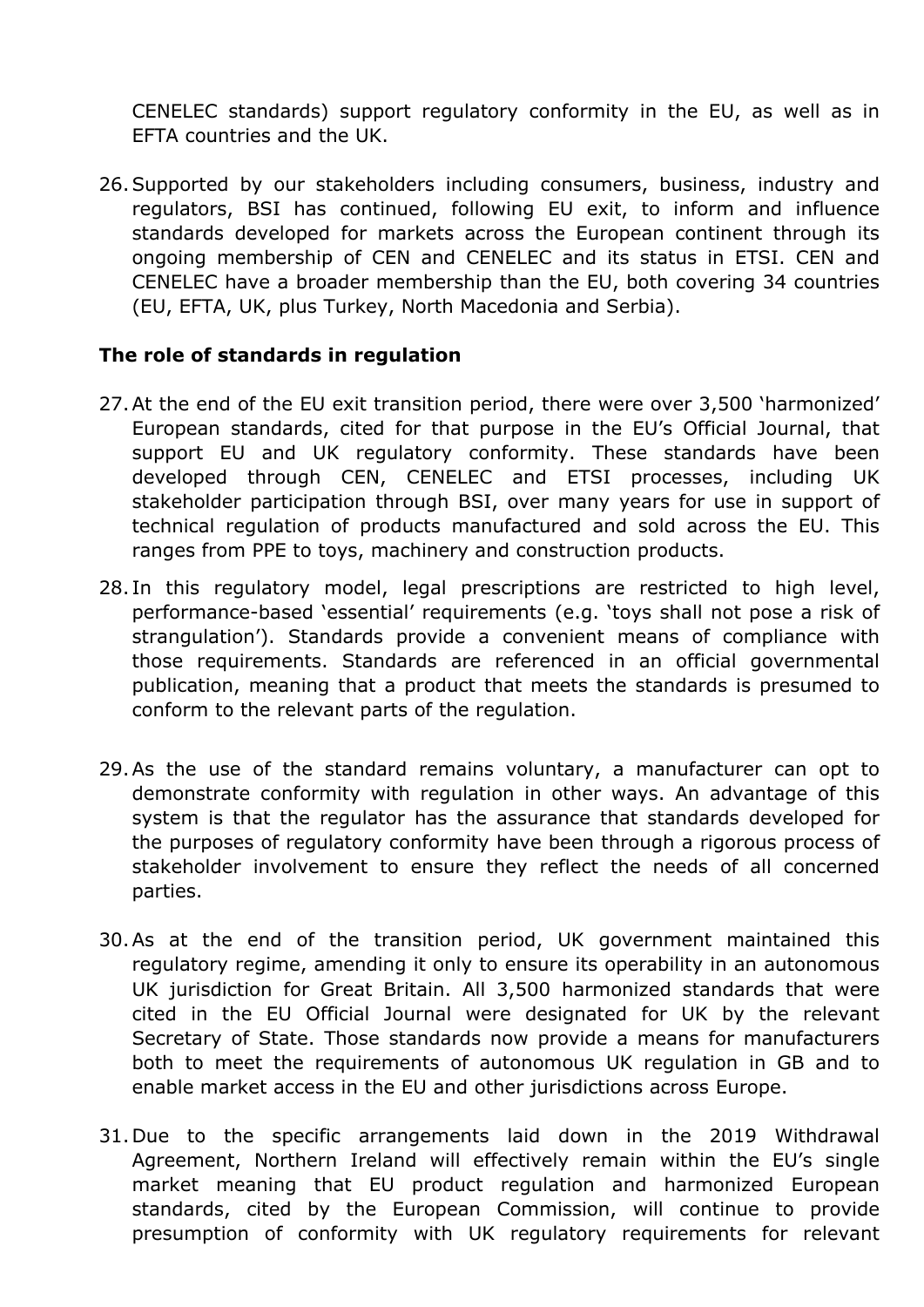products placed on the market in Northern Ireland. This includes products originating in Great Britain.

32.BSI will continue to serve the needs of stakeholders across the United Kingdom with standards necessary for regulatory conformity. This includes Northern Ireland.

## **Question 1: As opposed to other possible outcomes, what does the presence of an EU-UK free trade agreement mean for trade in goods?**

33.BSI welcomes the UK-EU TCA. It provides a basis for ongoing trade between the UK and the EU, as separate regulatory jurisdictions and consistent with the WTO TBT Agreement.

#### **Question 2: What is your assessment of the relevant provisions in the TCA and their impact on your business or policy area?**

## **General Comments**

34.The TBT Chapter provides a degree of clarity on the nature of the new economic relationship between the UK and EU consistent with UK government's stated aim of an FTA type relationship with the EU with no automatic regulatory alignment. This section is similar to equivalent chapters in other trade deals in that it contains broad commitments to the WTO TBT Agreement and its provisions on TBT. A significant part of the TBT Agreement is incorporated into the TCA and form part of the agreement. Notably, the TCA, like the TBT Agreement, commits the parties to develop technical regulations based on international standards unless they are an ineffective or inappropriate means to meet the legitimate objectives of regulation.

#### **Definition of international standard**

- 35.Key to promoting UK interests in global trade is for our trading partners to agree to adopt the same basis for determining what is an 'international standard'. In TBT.4 'Technical regulations', international standards are defined as standards developed in international standardising bodies (namely the International Organization for Standardization (ISO), the International Electrotechnical Commission (IEC), the International Telecommunication Union (ITU) and Codex Alimentarius Commission for food standards) or in other bodies provided that they meet the WTO TBT Committee 'six principles' and develop standards, based on consensus, either through national delegations or government participation.
- 36.BSI considers this a very positive development, supporting the UK's interests in international standards. The requirement for development by specific bodies or in processes comprising national or government delegation ensures that UK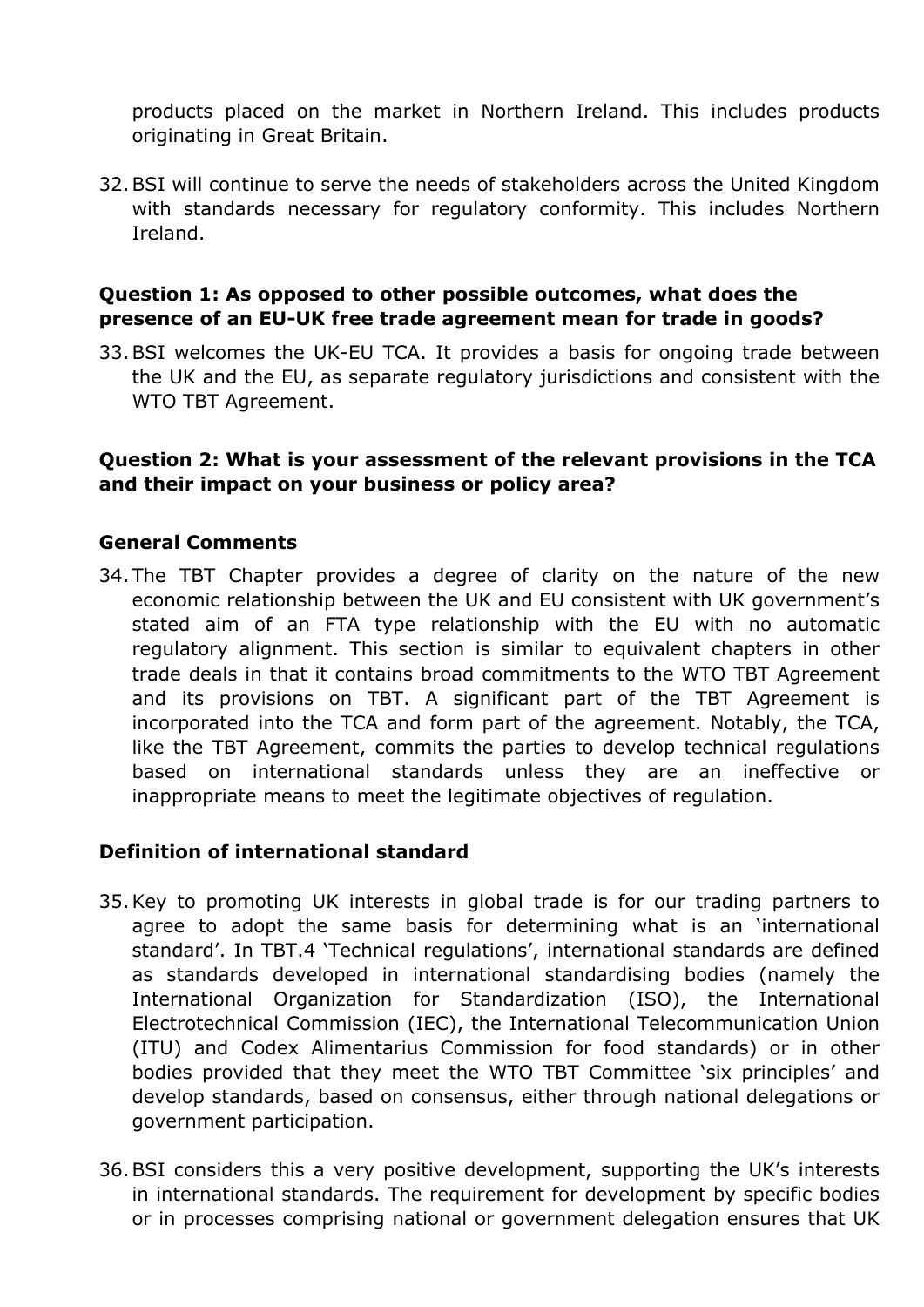stakeholder voices from business, industry, consumers and regulators are systematically heard in international standards referenced in UK regulation. This gives the maximum opportunity for UK influence over the terms of international trade and reflects existing UK leadership in both ISO and IEC.

## **Cooperation on standardization**

- 37.The UK's place in the process of stakeholder-driven, consensus-based voluntary standards development in Europe already vastly exceeds the stated ambition of the TCA around standards cooperation. In TBT.5 'Standards', the TCA encourages cooperation between standardising bodies established within the territory of the parties with a specific focus on cooperation around international standards. This cooperation is envisaged to be both bilateral and within international standardising bodies. The agreement also points to cooperation in 'regional standardising bodies'.
- a)
- 38. An additional framework for cooperation is established in TBT 9 on cooperation on standardisation related activities for the purposes of non-food products safety and compliance and later in TBT 11 which establishes a framework for cooperation in the Trade Specialised Committee on Technical Barriers to Trade.
- 39.Specific provisions exist elsewhere (Article ENER.25) in the agreement for cooperation between standardisation bodies with respect to energy efficiency and renewable energy. BSI is already a key player within the European standards organizations in efforts to promote the development of international and European standards to support energy efficiency and renewable energy. One such area is in standards to support a reduction in energy consumption within organizations where NSBs across Europe have developed a standardised approach, building on international best practice, in areas such as the conduct of energy audits.
- 40.We see significant opportunities for UK stakeholders to work together with other NSBs across Europe to develop new international standards to underpin the circular economy and in sustainable finance. Such work is crucial in meeting the UK's Paris Agreement climate change mitigation commitments and in showing global leadership as the UK prepares to host COP-26 in Glasgow in September.

# **Other provisions**

41.The main TBT Chapter is supported by additional sectoral annexes which provide further detail addressing technical barriers to trade in specific sectors, namely automobile manufacturing, medicinal products, chemicals, organic products and the trade in wine. BSI welcomes these sectoral annexes and encourages the UK government to work with the EU to target other product sectors for future inclusion as a means of ensuring specific, targeted measures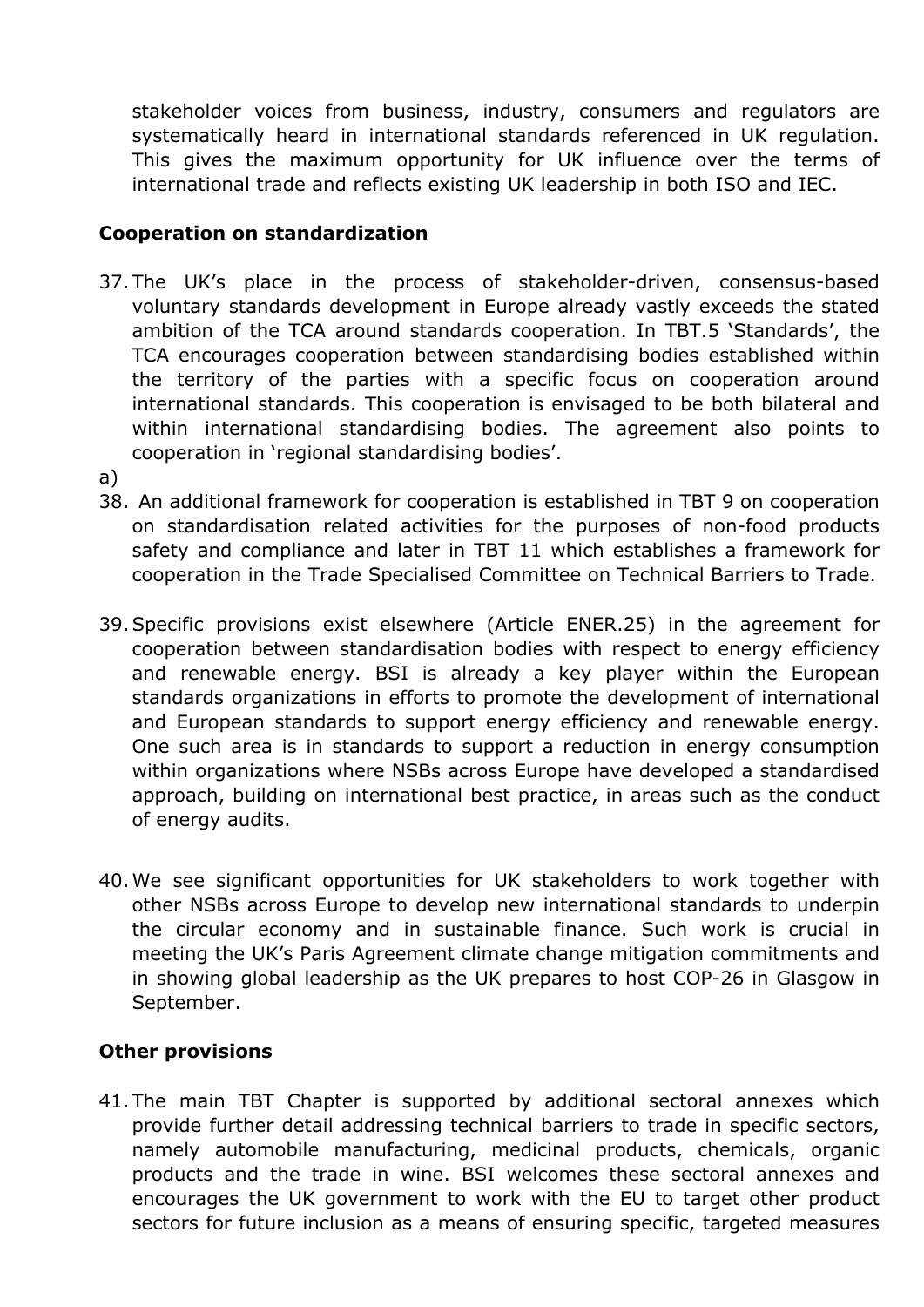to reduce trade friction, including where relevant the role of international standards. Furthermore, BSI welcomes provision in Annex TBT-XX for the future exchange of information on the safety of non-food products.

# **Question 6: Within the parameters of the TCA, what should the UK seek to accomplish with the EU in relation to your industry or policy area in the short, medium and long term?**

- 42.The UK's status operating in a separate regulatory jurisdiction and therefore as a third country outside the EU's single market may create some new trade friction. BSI's continued membership of CEN and CENELEC will enable UK stakeholders to maintain influence over the technical standards used for market access across the European continent including with the EU's single market. This is an important factor in preventing the emergence of additional barriers to trade between the UK and EU. The members of CEN and CENELEC are currently updating the terms of BSI's membership to reflect the UK's new economic relationship with the EU.
- 43.With respect to TCA implementation over the medium to long term, we encourage government to make full use of the cooperation mechanism established in the Trade Specialised Committee on Technical Barriers to Trade and the relevant committees established in the sectoral annexes. In particular, there is considerable scope through regulatory cooperation for both the UK and EU to jointly promote globally the pro-innovation approach to regulation based on stakeholder driven voluntary standards supporting public policy objectives. BSI stands ready to support the government in ensuring that standards continue to play a role in reducing trade friction between the UK and EU and around the world.

# **Looking to the future: the role of standards in support of autonomous UK regulation and global trade agreements**

- 44.BSI welcomes the decision of the government to ensure continuity in the use of standards for regulatory conformity in Great Britain after the end of the transition period through the creation of a system of 'designated standards'. This means that as of the end of the EU exit transition period, the standards designated for regulatory conformity in the UK are the same as in the EU. This is a significant factor in maintaining a low friction trading environment in the absence of any formal regulatory alignment.
- 45.When contemplating future UK product regulation, international and European standards, shaped by UK stakeholders, can continue to provide a successful means of delivering pro-innovative and flexible solutions. Changes in regulation can, in many cases, be achieved through referencing the same